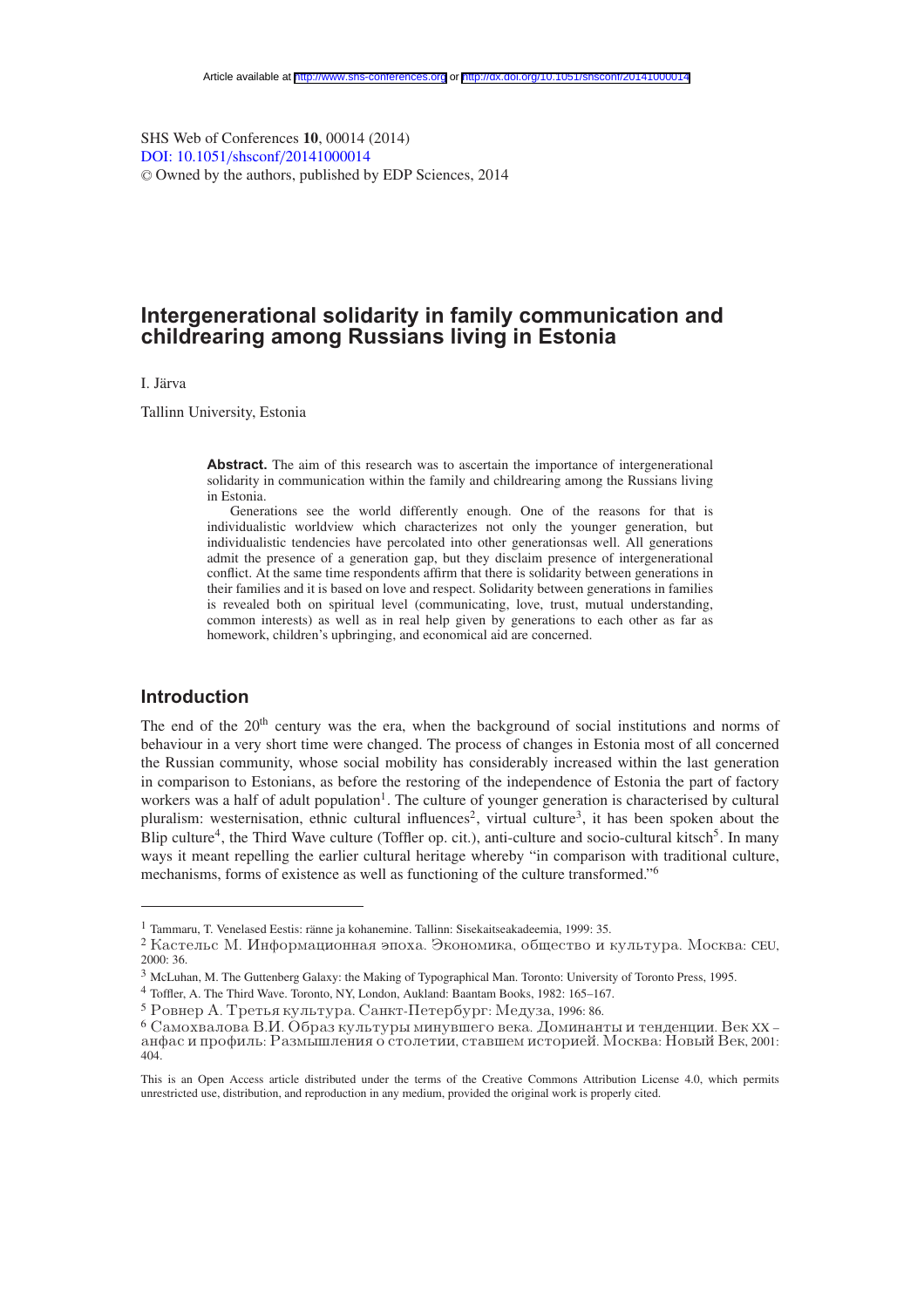# <span id="page-1-0"></span>**Literature**

The research is based on a socio-cultural approach, which allows education to be seen from two aspects – the educational environment as a system of meanings, and signs and social relations. The historical nature of human reality sheds light upon Ortega y Gasset's (2011) notion that a generation entails a horizontal reference to living individuals as being "contemporaries"; and it refers to the vertical differentiation, in age, between youth, maturity, and old age–in short, as being "coevals."

According to the mechanism of generation development, the conflict between generations is a usual course of the (non-pathological) historical progress. It is a universal socio-psychological mechanism, which accompanies as softly and painlessly as possible, because the asynchronisation of generation is a negative and socially dangerous phenomenon. Asynchronism disturbs the consolidation of society and interferes with its emotional climate and the result of discussions<sup>7</sup>. To avoid the breakdown of society, asynchronism is necessary through cohorts and generations synchronization, which denotes contact opportunities of two different personality types<sup>8</sup>.

Intergenerational solidarity is best understood within the context of shared expectations and obligations regarding the ageing of individuals and the succession of generations9. M. Silverstein and V. L. Bengtson have codified six principal dimensions of solidarity between generations. These dimensions comprise (1) structure (factors, such as geographic distance, that constrain or enhance interaction between family members), (2) association (frequency of social contact and shared activities between family members), (3) affection (feelings of emotional closeness, affirmation, and intimacy between family members), (4) consensus (actual or perceived agreement in opinions, values, and lifestyles between family members), (5) function (exchanges of instrumental and financial assistance and support between family members), and (6) norms (strength of obligation felt toward other family members)<sup>10</sup>.

Home education gives perspective opportunity to explore the synchronization/asynchronisation process among generations. Upbringing shapes the values in the society, being also their mirror. There are different generations participating in the breeding, which also gives an opportunity to observe the solidarity forms, contacts and emotional connection between generations.

Upbringing is a bilateral process, which is the result in which not only the children but also their parents change. On the other hand, upbringing as a socio-cultural occurrence does not exist alone, but is related to society's socio-cultural factors. The socio-cultural speciality of upbringing reality is determined by the motives of educational acts. Cultural philosopher Alfred Schultz distinguished two motives in every social act: *in-order-to* and *because of*, which have different meanings: the first is part of integral act, the other asks for reflection, analysis and meditation<sup>11</sup>. According to M. Weber<sup>12</sup>, the motives of social reality are based on purposes, values, emotions and traditions. Maslow complements Weber, saying that motives shape people's behaviour not by themselves, but through their needs $13$ .

Based on parents' educational motives, a picture of upbringing is turning out. It is temporally and substantially wider than it is at the here-and-now. In traditional cultures, the upbringing motives are based on the past: cultural and family traditions. On the other hand, the motives are directed to a

 $7$ Толстых А. Опыт конкретно-исторической психологии личности. Санкт-Петербург: Алетейя, 2000: 154

<sup>8</sup> Ibid: 18.

<sup>9</sup> Bengtson, V.L., Oyama P.S. Intergenerational Solidarity: Strengthening Economic and Social Ties. New York: United Nations Headquarters, 2007.

<sup>10</sup> Silverstein, M. & Bengtson, V.L. Intergenerational Solidarity and the Structure of Adult Child-Parent Relationships in American Families. *American Journal of Sociology,* 1997: 432.

<sup>11</sup> Schutz, A. *Collected papers,* II*. Studies in social theory*. A. Brodersen (ed.). Hague: Martinus Nijhoff, 1964 11.

<sup>12</sup> Weber, A. (). *Võimu ja religiooni sotsioloogiast*. Vagabund, 2002: 38.

<sup>&</sup>lt;sup>13</sup> Maslow, A.H. *Motivation and personality*. 2<sup>nd</sup> ed. New-York: Harper & Row Publishers, 1970.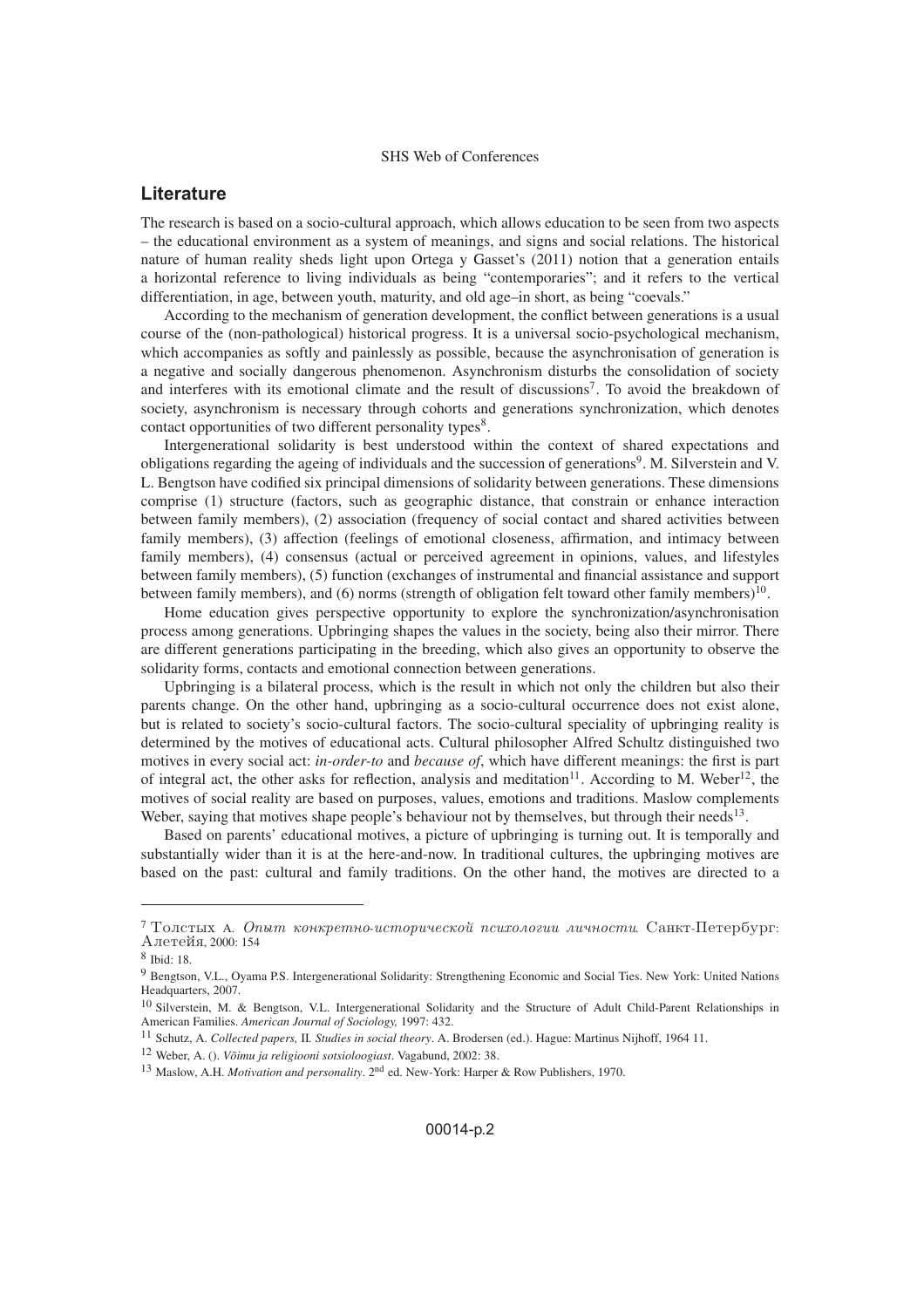(imaginary) child's cultural future, which parents interpret according to their cultural past $^{14}$ . In a drastic and quickly changing society the vision of a child's future motives are actualizing in public minds, where the traditional and cultural meaning and experience are lost and not corresponding to time.

Childrearing in Russian traditional upbringing culture encompassed family, relatives, neighbours, children's subculture, strangers and even lifestyle as a whole. A child acquired contextual and situational competence through early obligations, tight personal relations with the community and continuous communication; becoming a part of traditional society and formation of a collective scale of values demanded as a primary aim the precise acquisition of the correct guiding principles for life, rules of behaviour and social norms. Grandparents had an essential role in the upbringing of children. They were the link between different periods of time - an emotional and spiritual environment of communication for children<sup>15</sup> (Громыко 1991, 143).

The changes that occurred in the upbringing environment 10 years ago would explain much about the gap between generations. The greatest transformation took place in the younger generation, which may be called both the generation of de-industrialization and the generation of the Great Break. In my doctoral thesis<sup>16</sup>, was put up a purpose to analyze and compare education of children in Russian families of Estonia over three generations.

The results of the research on two generations can be generalized in a table (Table [1\)](#page-1-0).

Humanistic values as ideals of outlook on life also apply to the younger generation, but they have changed more abstractly. They do not have very much deepness; hence the humanistic symbols have become signs that carry less meaning. According to that, solidarity, altruism and sacrificial mentality as the highest values have lost their meaning before an individual autonomy and its free growth.

Contrary to the less varying, stable environment, being in the middle generation, a modernday, mobile environment needs education and upbringing, which are able to retrain according to the environment challenges. This emphasises the importance of new attitudes – creativity, enterprise and mobility, – whose development is taking place through business games at home. Children's almost limitless freedom in behaviour, clothing and giving opinion is replacing the obedience borders with pedagogy. In young generation the positions are limited with their parents' authority, which is in children's eyes doubtable in content and form. The public position is carrying a bigger role in the content of authority.

On the other hand, parents' authoritarianism is substituted by the parental relationships between a child and a parent. Democracy marks the family culture between parents and children. Russian family largely accepted the standards that were characteristic to general Western European family: tendency of emancipating and women's high educational status.

The emotional communication with a child is decreasing and is replaced by rational approach and its development. The narrative culture (family mythology, communication inside the family, fairy-tales, songs, large-family syndrome) in family life is not only changing the communication inside the family but also the contacts outside of the family. Thus, the emotional moment is declining in the family.

The conception of education has changed. While in former times education appeared to be a target, the terminal value, a mental luggage giving psychological well-being, nowadays it is an instrumental value, whereby the acquisition of languages and education is an investment in achieving social security in the future. Kindergarten has acquired a new function – offering educational service and training. High involvement of parents at work does not allow them to take their children to extra classes, thus they prefer having the services of speech therapists, orthopaedist, sports section, computer training offered by the

<sup>&</sup>lt;sup>14</sup> Коул м. *Культурно-историческая психология. Наука будущего*. Москва: Когито-Центр. Институт психологии РАН, 1997: 212.

<sup>&</sup>lt;sup>15</sup> Громыко М. *Мир русской деревни*. Москва: Молодая Гвардия, 1991: 143.

<sup>16</sup> Järva, I. *Põlvkondlikud muutused vene perekondade kasvatuses: sotsiokultuuriline käsitus.* Tallinna Pedagoogikaülikool Sotsiaalteaduste Dissertatsioonid 9 TPÜ Kirjastus, 2004.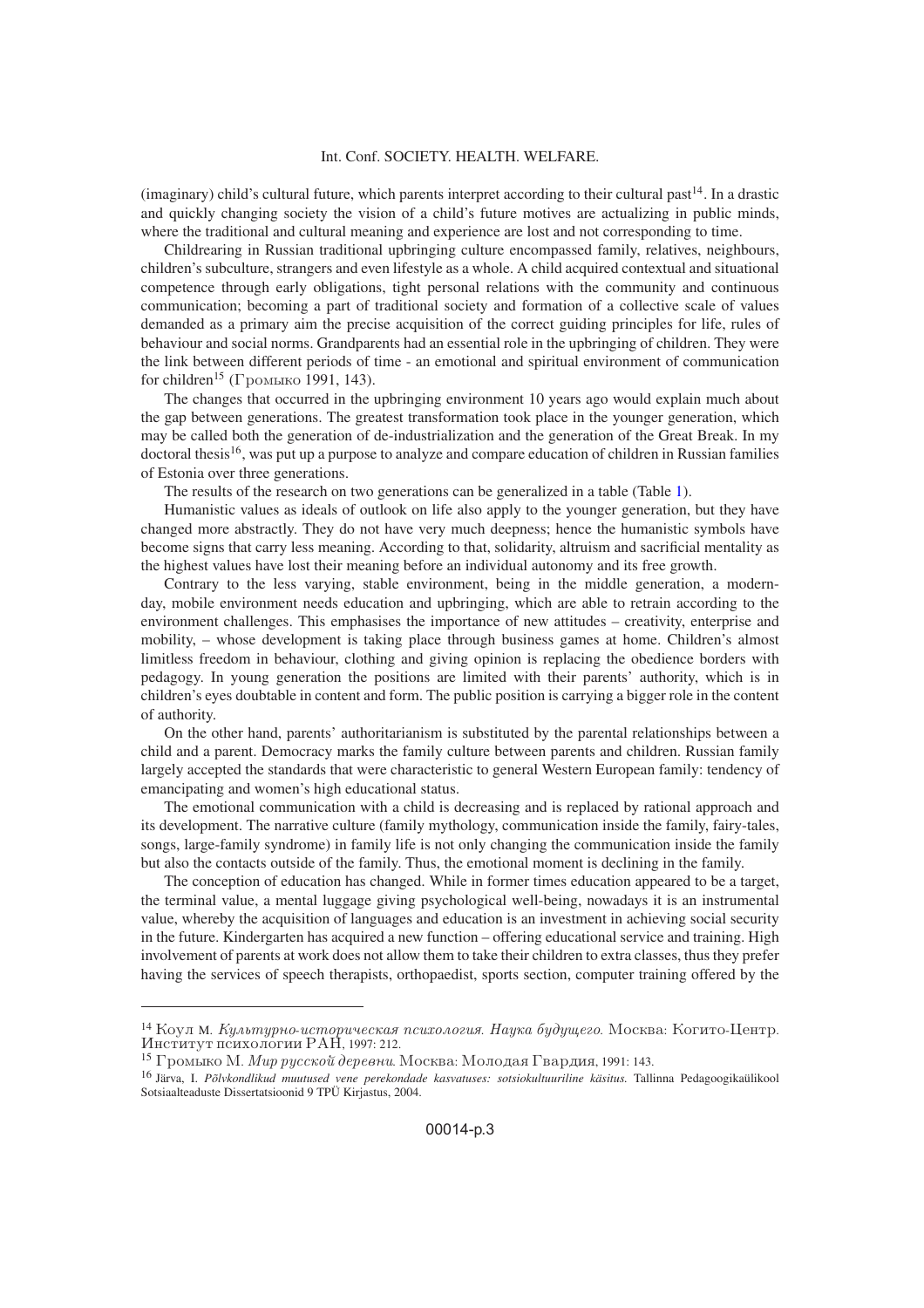| <b>MIDDLE GENERATION</b>                                                                                                                              | YOUNGER GENERATION                                                                                                                                                                                  |
|-------------------------------------------------------------------------------------------------------------------------------------------------------|-----------------------------------------------------------------------------------------------------------------------------------------------------------------------------------------------------|
| Humanistic values as ideals of world view                                                                                                             | Transformation of higher humanistic values into<br>abstract ideals                                                                                                                                  |
| Socio-centrism                                                                                                                                        | Anthropocentrism                                                                                                                                                                                    |
| Solidarity, altruism, self-sacrifice as higher values                                                                                                 | Autonomy of a personality as a value                                                                                                                                                                |
| Traditions, stability                                                                                                                                 | Innovation, mobility                                                                                                                                                                                |
| Minimisation of needs                                                                                                                                 | Hedonism                                                                                                                                                                                            |
| Passivity / Success psychology                                                                                                                        | Achievement psychology                                                                                                                                                                              |
| Authority pro authoritarianism of parent                                                                                                              | The authority of the parent is questioned by the child<br>because of its content and its form. Parity relations<br>between the child and parent.                                                    |
| Restriction of child's freedom, obedience                                                                                                             | (Unrestricted) freedom in behaviour, clothing,                                                                                                                                                      |
|                                                                                                                                                       | opinions                                                                                                                                                                                            |
| Moral and patriotic substance in upbringing                                                                                                           | Abundance of material factors as indicators of the<br>care of parent, also in rewards and punishments<br>carried out by parent                                                                      |
| Emotional                                                                                                                                             | Rational                                                                                                                                                                                            |
| Non-pragmatic approach                                                                                                                                | Utilitarian approach                                                                                                                                                                                |
| Education as the terminal value                                                                                                                       | Education as instrumental value                                                                                                                                                                     |
| Endogenous factors prevail                                                                                                                            | Exogenous factors prevail                                                                                                                                                                           |
| Reflecting future professions in children's play                                                                                                      | Reflecting work in children's play and in future<br>imaginations as symbol of power and material well-<br>being                                                                                     |
| Family has the function of upbringing. Kindergarten<br>is a place where the parent goes for festive events and<br>is not interested in its activities | Professional nature of education. New function of<br>kindergarten as a provider of education <i>pro</i> training.<br>The parent is interested in the activities and less visits<br>festive events   |
| Family culture as a narrative culture (family<br>mythology, interaction within the family, fairy tales,<br>songs, books, extended family syndrome)    | Decrease in interaction within the family as well as<br>outside the family. At the same time increase in the<br>importance of the family as a factor of psychological<br>and emotional satisfaction |
| Children's subculture being passed down from<br>generation to generation and a world view created<br>by children themselves                           | Children's culture, which has been created by adults                                                                                                                                                |
| Picnics and walks in nature as family traditions                                                                                                      | Emergence of new family traditions such as family<br>visits to McDonald's restaurants                                                                                                               |

**Table 1.** Educational-paradigmatic changes in the younger generation (Järva 2004, 105).

kindergarten. The role of kindergarten at providing education grows so rapidly that we can speak about a new tendency in childrearing – upbringing is becoming professional.

The meaning of children subculture has changed. When the last generations got their picture of the world from generation to generation and children created it themselves, then nowadays the children subculture is created by adults and portrays itself as a part of commerce culture (mass culture, virtual and playing culture).

Opposite to the middle generation, success psychology, where success depends on hard work, there is achievement psychology amongst young generation, where the success depends on lucky chances instead of great effort. Limiting needs are replaced with hedonic attitude of consuming pleasure. In that case, the product has more often a meaning of consumer's status than a consuming value. Children's games and future perception are other factors that reflect the importance of materialistic elements. The work appears to be the symbol of power and physical welfare. Materialistic factors are emphasized in punishment and promotion methods as well as in parental care. There are also some materialistic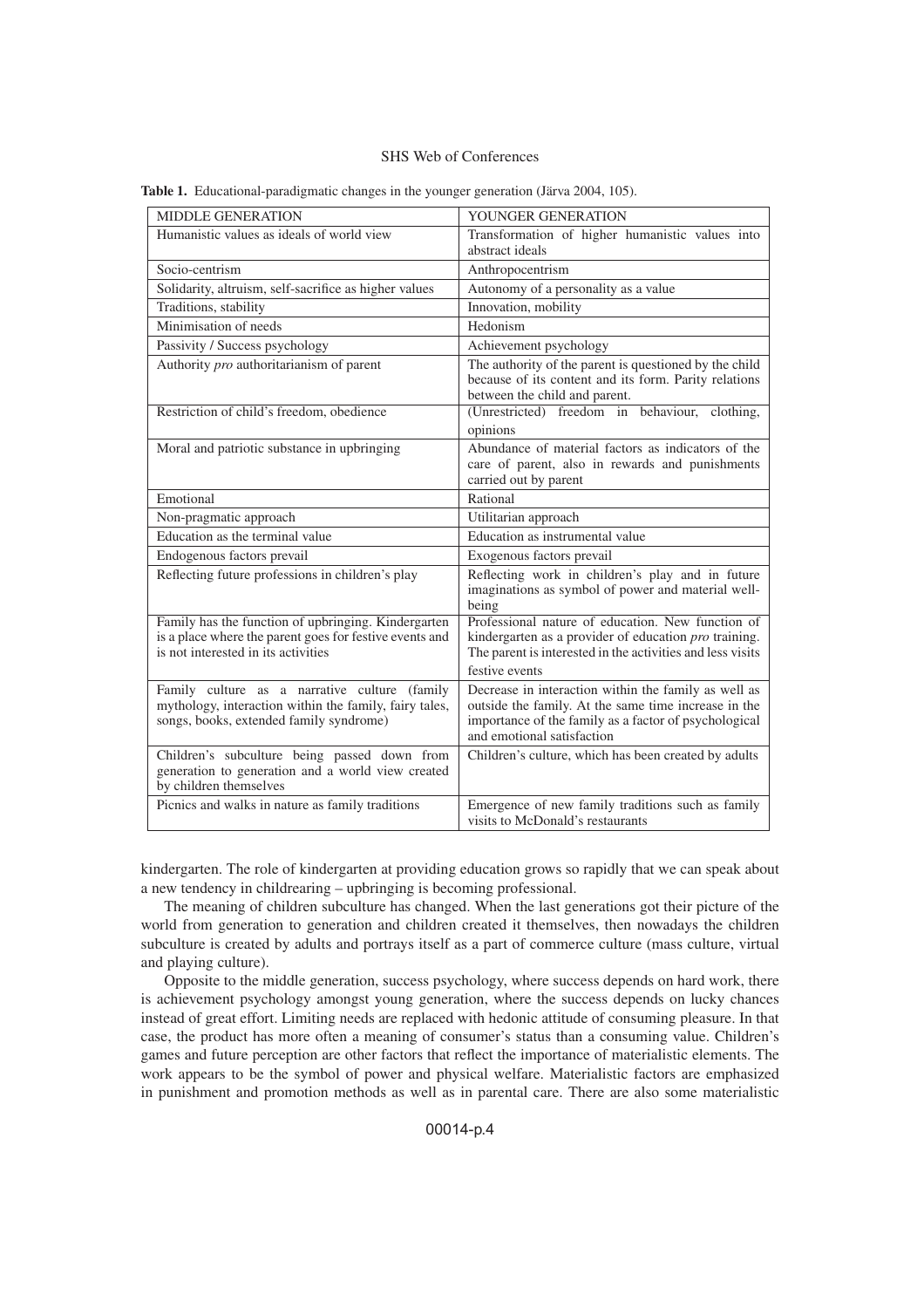factors in family traditions. When in the middle generation picnics and walks in the nature played a remarkable role, nowadays visiting McDonald's and fancy restaurants with the whole family can be considered as new family traditions. The spread of materialistic factors occurs due to many reasons. The new generation has to solve the utilitarian problems and they also have to find their niche. Secondly, the sacred patriotism and morality, that have always fed Russian upbringing and according to which it had to raise motherland worth citizens, is fading.

Getting acquainted with generation studies in former republics of the Soviet Union as well as in the countries of Eastern Europe it appears that post-socialist countries (with the exception of Eastern Germany) have materialistic orientation, which contrasts with the development of Western Europe after 1976<sup>17</sup>. Materialistic tendencies and pragmatism of world view began to emerge in Eastern Europe at the end of the 1970s, when the status of intellectual professions was devalued and a new ideology of work was formed, in which salary played a more important role than the content of work. Therefore highly qualified specialists became workers, waiters and cooks. The place of education as the determiner of social status was taken by personal connections and acquaintances<sup>18</sup>. On the other hand, there is hope that children, who have grown up in the conditions of satisfying material needs, will according to Inglehart's theory<sup>19</sup> begin to appraise not so much material as post-material values.

# **The aim**

The research, conducted in 2012, is a logical continuation of the author's research conducted in  $2004^{20}$ , and it is tries to answer the questions such as: how have the children turned out while raised according to the certain educational model; are they close and how close are they to their parents and, what forms the foundation of the intergenerational communication among the Russians living in Estonia: is it stability or change, continuity or scission, conflict or solidarity?

The aim of this research is to ascertain the importance of intergenerational solidarity in communication within the family and childrearing among the Russians living in Estonia.

The method of gathering information was group interviews. The sample of the study was comprised by 102 respondents. Amongst the people in younger generation (age 19–28) there were 6 focus group interviews carried through; in middle generation 4 focus group interviews and in older generation 3 focus group interviews. The focus group consisted of 7–9 respondents. In the period of the interviews people in the younger generation group were 19–28 years old, in the middle generation group 30–45 and older generation 46–65 years old. For the author it was important to originate from the generation's anthropological status: the respondents from the older generation were grandmothers, people from the middle generation were mothers and respondents from the younger generation were childless or with children up to kindergarten age. The group interviews were carried out in March–September of 2012.

<sup>&</sup>lt;sup>17</sup> Туманов С. В. Культурные миры молодых россиян: три жизненные ситуации. Москва, МГУ, 2000; Коровицина Н. Среднее поколение в социокультурной динамике Восточной<br>Европы второй половины XX века. Москва: Логос, 1999; Kovacz, D. & Maggard, S.W.. The Human Face of Political, Economic and Social: Change in Eastern Europe. – *East European Quaterly*, 1993, 3; Kraav, I. Väärtused erinevate põlvkondade elus. – Väärtuskasvatus. Tartu Ülikooli pedagoogika osakonna väljaanne nr. 6. Tartu, 1998: 87.

<sup>&</sup>lt;sup>18</sup> Коровицина Н. Среднее поколение в социокультурной динамике Восточной Европы vtoroi poloviny HH veka. Moskva: Logos, 1999: 46–56.

<sup>19</sup> Inglehart, R. (1971). The Silent Revolution in Europe: Intergenerational Change in Post-Industrial Societies. *American Political Science Review*, Vol. LXV, No. 4, Dec.: 991–1019.

<sup>20</sup> Järva, I. *Põlvkondlikud muutused vene perekondade kasvatuses: sotsiokultuuriline käsitus.* Tallinna Pedagoogikaülikool Sotsiaalteaduste Dissertatsioonid 9 TPÜ Kirjastus, 2004.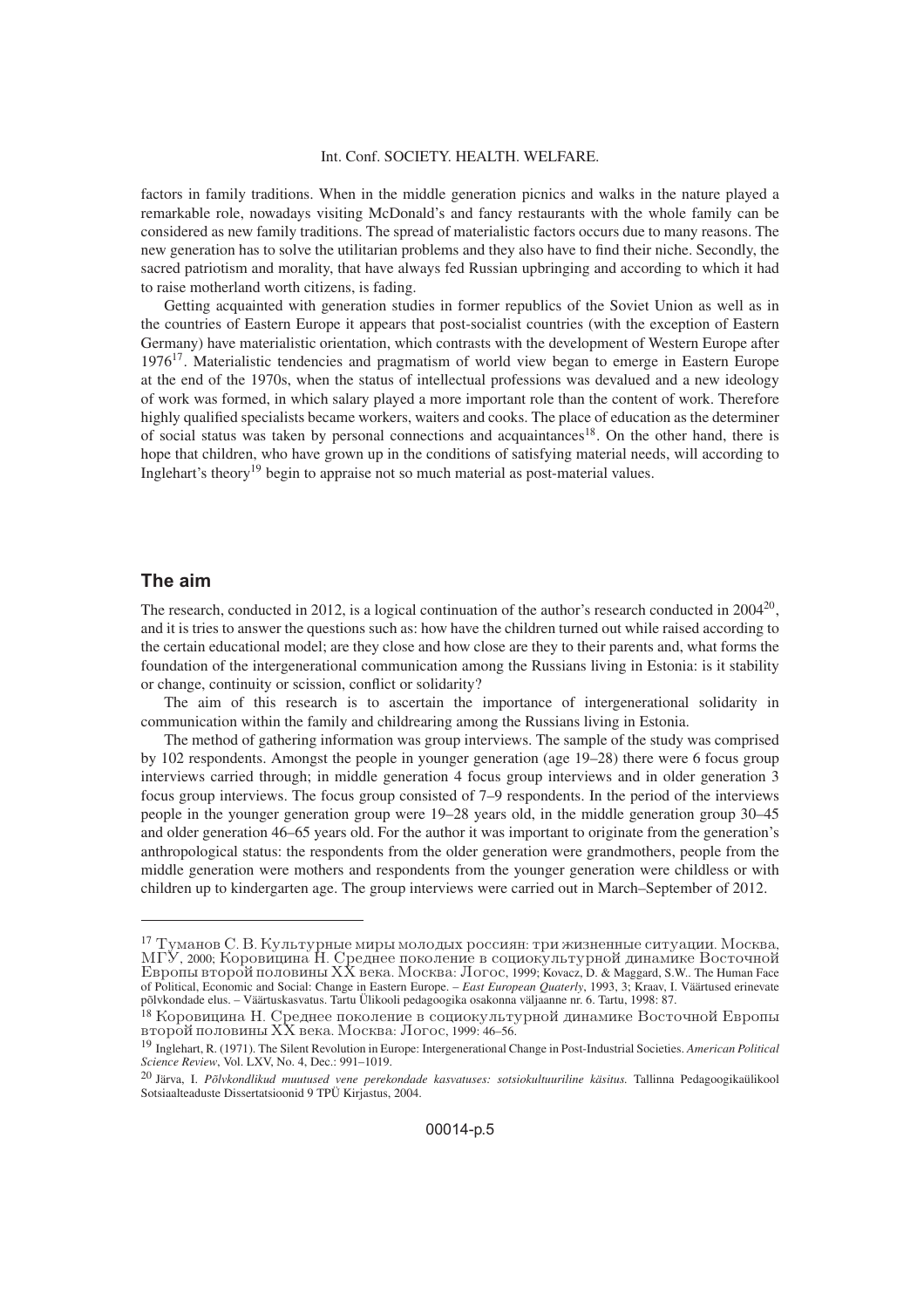# **Results of research**

All generations talk about their affiliation to their family and clan with pride. In all three generations, the issues least mentioned were the relations with the people they need and taking care of themselves. Bright life was only important for younger generation. Despite the fact that religion received a low position amongst the respondents, half of the people in the younger generation and  $\frac{3}{4}$  in the middle generation claimed to believe in God. However, only 1/10 of the respondents attend church. The respondents explained the situation by saying that their connection with God is personal and they cannot relate it with any certain confession. On one hand, it can be interpreted as individualism, but on the other hand the religion culture broke during the Soviet time, when parents did not go to church and did not teach it to their children either.

It was important to know, what kind of emotional relations each generation had in the families. Most of the people from the older generation answered that they were always open for communication with other generations but sometimes their time is limited. In the middle generation there were  $\frac{2}{3}$  of the people who believed them to be open communicators. But there were only one third of those people who claimed that they had time as well as desire to communicate with people from the younger generation. The main obstacle in communication was lack of time. There was only one respondent in the middle generation, who had enough time for communication but there was no desire for communication. But at the same time one fifth of the younger generation did not have a need for communication with older generations. Also, one tenth of the younger generation affirmed the fact that they do not have trustworthy reciprocal communication level in their family. Although this tendency is weak, a certain protest against parents amongst the younger generation can be seen.

The older generation says that they see the main life problems similarly with their adult children. This does not fully apply to the middle and younger generation, where only one third of the middle and a half of the younger generation see things similarly with their parents. At the same time one third of the younger generation claims that their parents' outlook on life reflects yesterday: *they can be understood, but their advice does not have to be overtaken*. The middle generation takes those differences with calmness. More than half of the respondents explain it by saying that those variances were mainly related to the puberty years and are now fading. Almost one fifth of the respondents think that those misunderstandings started to disappear when their children were having their own children.

If we later look back at the upbringing that was given to the children, we can see similarities in the middle and older generations. Grandparents claim that if they had had a need to change anything, they would have paid more attention to understanding the nature and they would have paid less attention to patriotism. The middle generation is also satisfied with the upbringing given by older generation and with the raising methods they used on their children. If they had had an opportunity to start again, they would have taken modesty and their words into account. The younger generation has much more critics towards their parents. They wish they had learned more about thinking independently, compromising, education and modesty instead of being a patriotic and upstanding citizen.

The generation of grandparents believes themselves to be hard-working, honest, modest and conscientious. Other generations think their main characteristics are sweet-temper, civility, caring for people and then hard work. The younger generation can see experience, loyalty, helping and selfdiscipline in their grandparents. <sup>3</sup>/<sup>4</sup> of the interviewed youth stated that their grandparents did not systematically take part in their upbringing. But at the same time the youth consider their relations with the older generation to be more harmonious than with their own generation or even with their own brothers and sisters. It is interesting that a quarter of the younger generation did not find any flaws in the older generation. That proves honouring and compatible relationships with grandparents. There were some negative characteristic features that the middle generation pointed out about the older generation: passivity; disability of defending their opinion, compromising and adapting to unfamiliar situations. The younger generation is bothered by the fact that their grandparents get into "hot water" in daily situations, but at the same time young people are tedious and too perfect.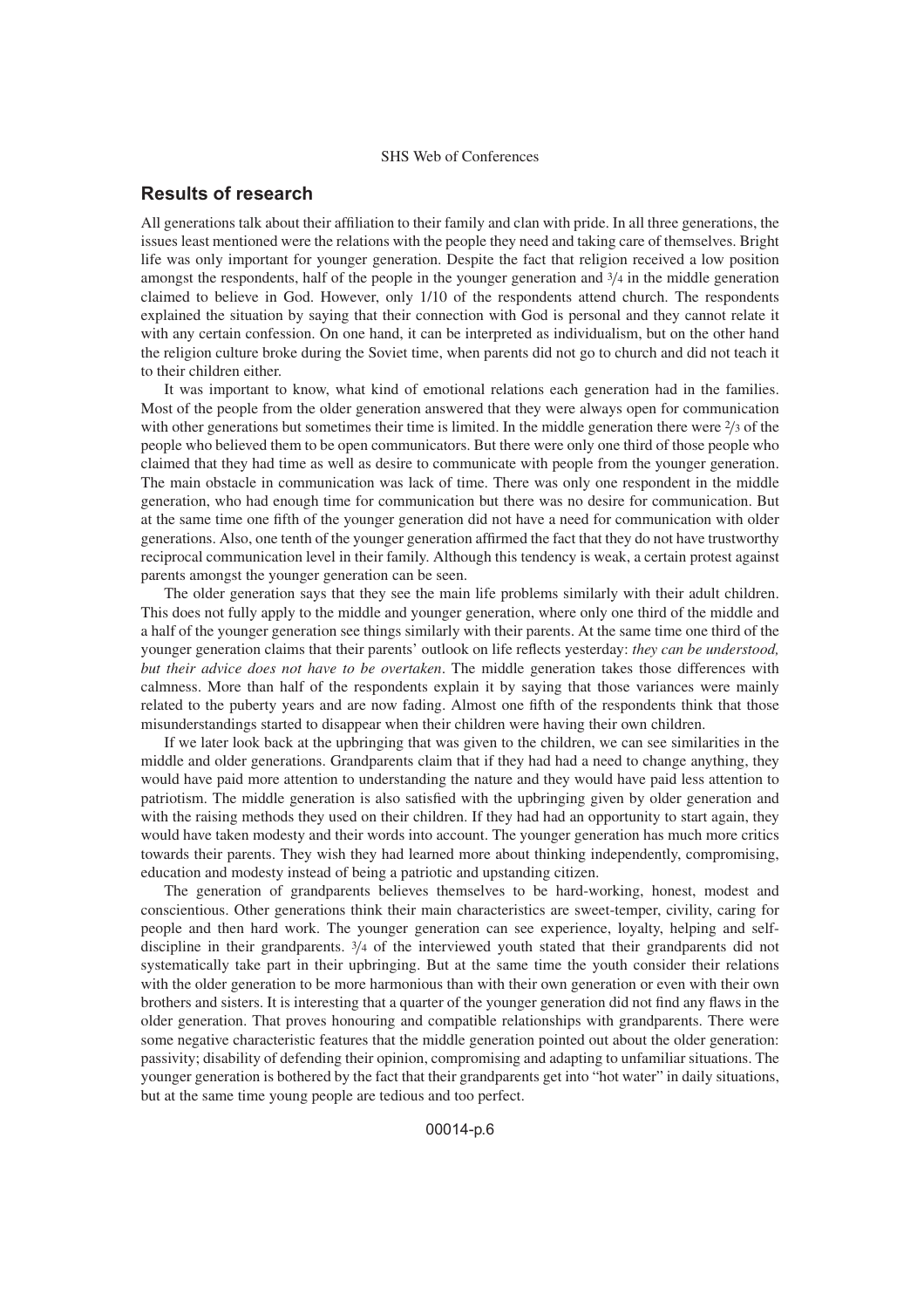The middle generation thinks that they are conscientious, honest, erudite, mobile and honour the older generation. The middle-aged complained about self-esteem, because they do not know how to say "no", they do not have enough time to rest, they trust people too easily. They are also pretty clumsy in technology: every new version of Microsoft Word springs up inferiority complex and estrangement from reality in them. The older generation emphasizes the eruditeness, compromise and competitiveness amongst the middle-agers. But they also see negative characteristics such as overworking, self-sacrifice and lack of patriotism. Young people think that their parents are kind-hearted and loving people, who can easily find compromise; they are educated and they honour older people. At the same time they do not dress fashionably, they are too conservative, allowing themselves little entertainment. They also do not manage technology and they are sometimes inflated.

The younger generation believes themselves to be successful, smart, purposeful and useful for the society. They also think that they have well-developed communication skills and independent thinking and they have a knack of technology. They confess that they do not keep their word; they are coarse, egoistic, too rational, rather communicate with the TV set and computer than with a book; they do not honour people older than themselves; and their behaviour verges from one extremity to another (aggression versus stress). The middle generation can see perseverance, valuing freedom, mobility, goodness and openness in the younger generation that has become independent much earlier than they did. Parents think that their adult children are very rational at many levels: they trust technology rather than their intuition; they do not keep their word; they value material qualities; they do not honour older people. The parents feel that they can be blamed for all of those changes, saying that there was too little communication in the family.

The older generation beholds the younger generation as an active, open-minded and mobile generation, without complexes, which has unprecedented opportunities for education; which not only manage the technology but also the fast changing world around them. 4/5 of the older generation see wisdom, which needs deeper research, in younger people. They are jealous of the young people who are courageous to take responsibilities and make decisions independently and do not fear hardships. They also mark the desire for adventure in young generation's action; it is good for their courage and creativity. There are four grandmothers who claim that they owe all the knowledge to their children and grandchildren. 1/5 of the grandparents were very critical towards their grandchildren. They pointed out that grandchildren have narcissism and little interest to culture. Reflection of all negative characteristics occurs amongst all generations (also in their personal testimonials).

Then a question was raised: if and how much the generations want to resemble other generations. In the middle generation there are 1/3 of those who want to familiarise themselves with younger people, explaining that younger generation lives more easily and simply than they do. The most admirable ability is how young people have the capability of managing computers. Other middle-aged respondents claim the next generation has to look like the generation before and has to live in their developing tempo. 2/5 of the younger generation want to be similar to the older generations by saying that relationships were more personal in the past, people talked directly and without technical devices. They were more approachable and kind-hearted; also, they could value what they had. The middle generation thinks that young people live in sufficiency and they do not know how to appreciate that situation. There is a paradox that in the young people's opinion the petition of women and men equality in society is negative. They explain it saying that it ruined the specifics of a tender status of women. Other 3/5 do not want to be similar with the older generations, emphasizing that young people see the world differently. Thus, it can be said that generations are not homogeneous by their angles; on the other hand, they also want to see positivity in various occurrence.

Discussing the problems between generation conflicts, there were only 1/5 of the young people with opinion that such kind of concept does not exist. They think that the conflict resources can only be political views, attitude towards spiritual values, ideas of important characteristic features, specific needs of different generations, new technology that shapes a new type of a person, who has to adapt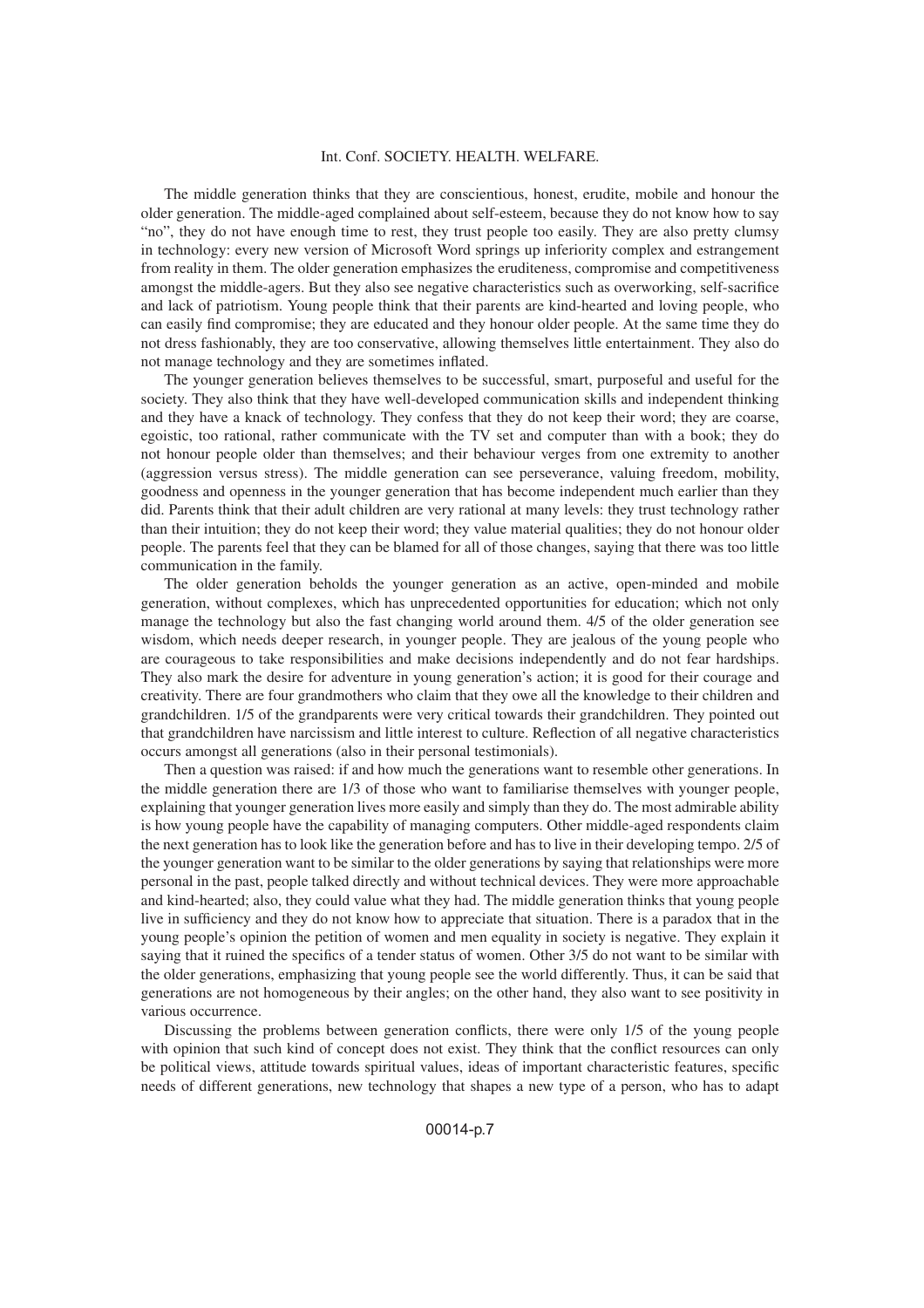to new challenges, also, different age, while those values were designed. Young people claim that their parents were born during the USSR regime and because of that they have problems in communication and expressing themselves. The differences between generations also affect music, cinema, fashion, even food. The favours of food are similar between the middle and old generation. This is different amongst the middle and young generation, where only 2/5 of the cases the preferences are alike. A quarter of young generation prefer fast food, others like food that include more vegetables and less meat (they admit that their parents eat unhealthy food – rich meat and little vegetables).

 $3/4$  of the youth believe that there is no such thing as generation conflict and they explain it with increased tolerance in society. The elderly people try to adapt their values according to the time, even if they do not understand all the details and they would have done it differently themselves, but they do not dispute. Conflict occurs when the relationships are based on labelling and stereotyping (*youth is stupid, adults flawless*), or the older generations are strictly fastened with their views and deny to take the younger generation as it is. The young people have also started to regard the elderly with more tolerance. Without exception all of the young people affirm that there is intergenerational solidarity in their parents' families and it is based on love and respect. The younger generation help their grandparents in their housework (greenhouse, garden). They will not even discuss the need for help – they say that they will not leave anyone in trouble and they know that they also will get help if needed.

To decline the differences, the older generation finds it important to love, trust and honour their children and not press those things upon their children and *it is necessary to have an ability to be selfcritical*. Other generations share those beliefs, emphasizing communication, the necessity of empathy and compromise, also ability to honour other person's position and honour it. Parents also think that until younger generations give them the opportunity to develop and they reply by giving youth an opportunity to receive experience, there is a regular progress. There are family traditions, which are passed from generation to generation, and help to build the togetherness between generations. There are certain traditions in every family: one of them was celebrating birthdays together with grandparents, another was to celebrate other family occasions. There were 1/6 of the families which celebrated their family reunion.

For the older generation the solidarity between different generations is based on the mutual assistance: taking care of the grandchildren, common interests, love, respect and understanding each other. The middle generation sees the resources of solidarity in family welfare and solving mutual problems, trust, similar values; being informed which interests their kids have; lifelong education and openness towards the world; money, doing sports, doing something together during the spare time. Also, the middle generation finds it important to keep steps with the youth, but not losing their beliefs at the same time. The young generation admits that the reciprocal trust, interest and love, talking about success, travelling, household and money are significant solidarity resources.

The solidarity between generations also influences taking care of the children and the breeding values. The research showed that the foundation of childrearing among both grandparents and parents are the universal values: family, love, safety of a family, goodness and caring. At the same time the role of grandparents' individualism and autonomy have also started to acquire relative importance. The results of the study show that the dominating nuclear family model is leaving fewer opportunities to communicate with the whole family. There are only few of those grandparents who are living with their adult children and grandchildren. <sup>2</sup>/<sup>3</sup> of the grandparents are employed people who will not give up their active and independent lifestyle for their grandchildren. Today a grandparent is much younger of age, which is favoured by the increase in the retirement age. 'She' is hard-working, nimble, mobile and sociable. In reality it is hard for Her to take up the new role, because it is associated with aging. She looks after the grandchildren according to the needs of a young family, only one tenth of the grandparents are bound daily with the upbringing of their grandchildren. Grandparents mostly have a role of family guests, who have no direct obligations or responsibilities in childrearing. When taking care of their grandchildren, grandparents value emotional satisfaction: to feel useful, to be part of the youth social network.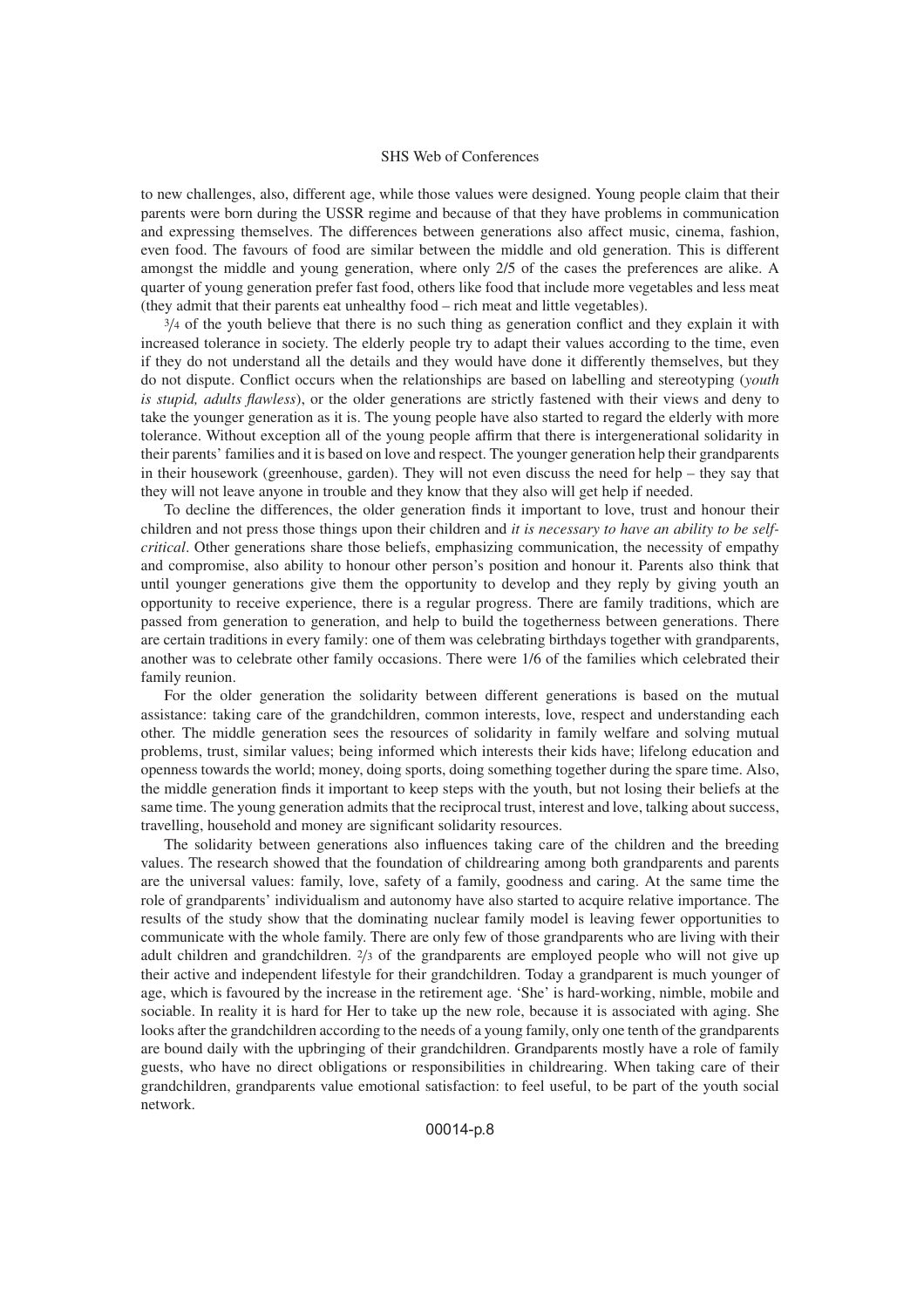What grandparents like most is walking with grandchildren in the woods, helping in homework, playing together (a third of the respondents admit that). A quarter of grandmothers read fairy-tales to their grandchildren. In one fifth of the families grandparents do together gardening, watch children programmes on TV and go to the woods to pick berries and mushrooms. Less than a fifth of grandparents talked about their childhood and liked to sing to their grandchildren. Tourist trips, hiking, sports, theatre, cinema, playing an instrument were not popular. The younger generation help their grandparents in their housework (greenhouse, garden). They will not even discuss the need for help – they say that they will not leave anyone in trouble and they know that they also will get help if needed.

If people live together with grandparents, their main duties are cooking, cleaning, doing the laundry, fixing things and dish washing. In the single-parent families grandparents take part in the upbringing more intensively and they take up the role as a parent. Because of the economic crisis many grandparents feel responsible for the economic well-being of their children and grandchildren and they try to help them economically when possible – a whole one third of them are helping out with money, many of them help with home-made canned food and vegetables.

The young people see the image of a grandparent today with their life wisdom, but also in their contemporary clothing and their life-style, where the grandparents are not afraid to learn from the young, especially in the area of information technology. The elderly people try to adapt their values according to the time, even if they do not understand all the details and they would have done it differently themselves, but they do not dispute. The young people have also started to regard the elderly with more tolerance.

# **Discussion and conclusions**

The data from the research reveal that among the Russians living in Estonia the core of values is formed by universal vital values, such as children and grandchildren, the safety of a family and health. At the same time the family culture of modern Russians living in Estonia has been influenced by the fundamental changes in social environment, economic and political affairs and in the general quality of life. It can be declared that as the process of changes in upbringing by the generation of parents have shaped a more informed, autonomous, self-trust, individualistic and mobile person.

Both the generation of grandparents and parents admit that their experience does not work in the conditions of the changed world and they consider the different behaviour of the younger generation as natural.

On the other hand a modern family prefers to live separately. Previously there were extended families where many generations lived together. Today this is history. This was the reason of weakening of the links with the older generation. The role of the traditional grandparent has changed its content. The grandparent's role is no more accompanied by the concrete obligations as before, but this role has more emotional value. At the same time it is important for grandparents to get emotional satisfaction in their communication with grandchildren. Emotional link with grandmothers is also positive for grandchildren, which is proved by grandmother's positive image in the eyes of grandchildren.

Individualistic tendencies are characteristic only not to the younger generation but their role has increased also in other generations. As the result of the upbringing given by the previous generation, now a new generation grows up who is more prepared to tolerate the influence of new environment, but who care less about the traditional standards and rules. At the same time other generations have changed as well because they want to develop with others.

Generations see the world differently enough. Older generation is more tuned into stability and the younger to protest towards current standards. Parents and grandparents were both positive about that as they claimed that conflicts between parents and children weaken with time and they understand their parents. Nevertheless, mostly the young people admit the presence of a generation gap, but they also associate it with puberty when the relations between parents and children were completely different, and they confirmed that when it passed they started to understand their parents much better. They saw